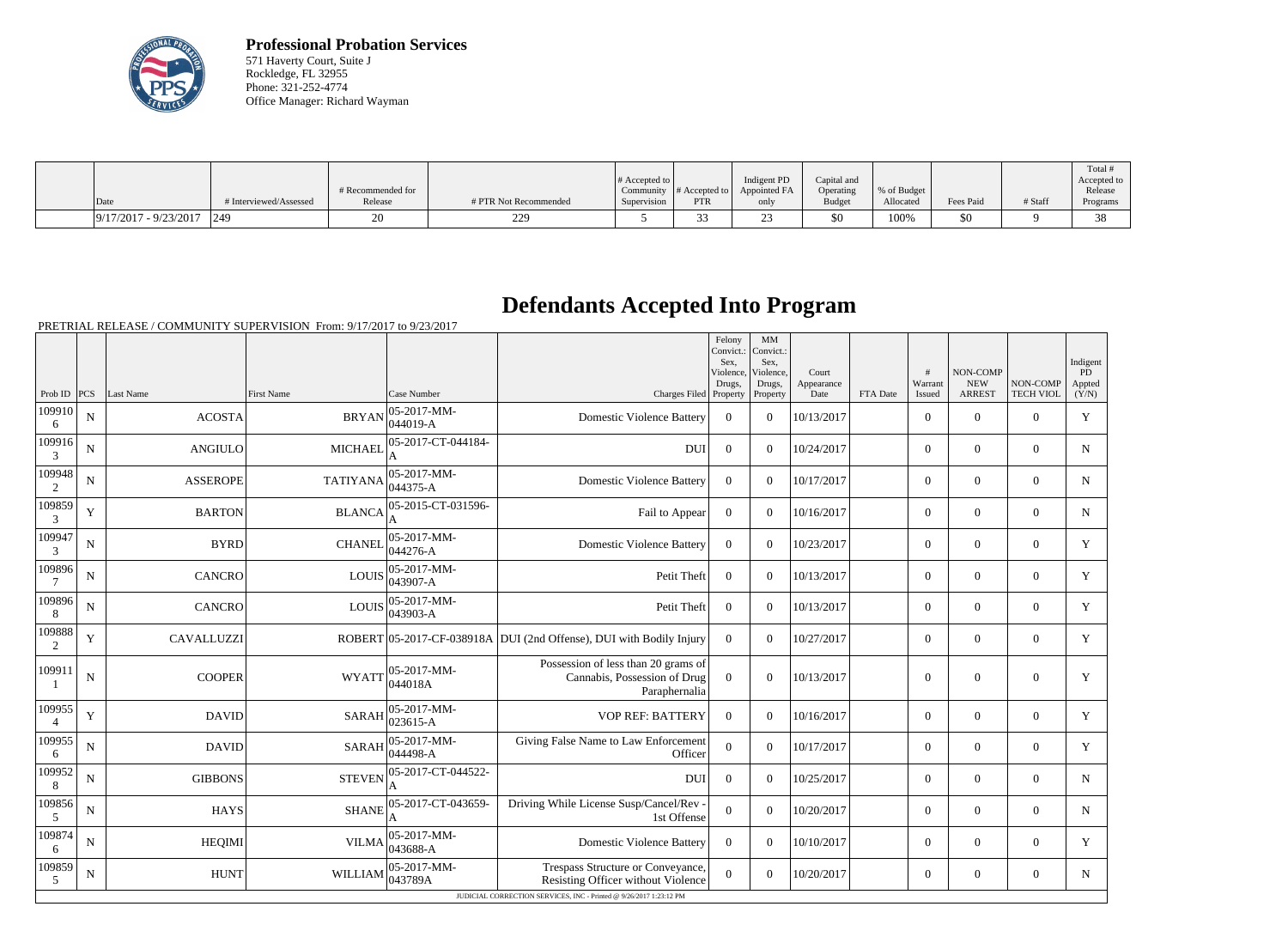## **Defendants Accepted Into Program**

PRETRIAL RELEASE / COMMUNITY SUPERVISION From: 9/17/2017 to 9/23/2017

|                    |             |                  |                    |                                   |                                                                                                                                                          | Felony<br>Sex.<br>Violence, | $\mathbf{M}\mathbf{M}$<br>Convict.: Convict.:<br>Sex,<br>Violence, | Court              |          |                   | NON-COMP                    |                              | Indigent<br>PD  |
|--------------------|-------------|------------------|--------------------|-----------------------------------|----------------------------------------------------------------------------------------------------------------------------------------------------------|-----------------------------|--------------------------------------------------------------------|--------------------|----------|-------------------|-----------------------------|------------------------------|-----------------|
| Prob ID            | PCS         | Last Name        | <b>First Name</b>  | Case Number                       | Charges Filed Property                                                                                                                                   | Drugs,                      | Drugs,<br>Property                                                 | Appearance<br>Date | FTA Date | Warrant<br>Issued | <b>NEW</b><br><b>ARREST</b> | NON-COMP<br><b>TECH VIOL</b> | Appted<br>(Y/N) |
| 109860             | $\mathbf N$ | <b>IMES</b>      | <b>JASON</b>       | 05-2017-CT-043861-<br>A           | <b>DUI</b>                                                                                                                                               | $\overline{0}$              | $\Omega$                                                           | 10/20/2017         |          | $\overline{0}$    | $\Omega$                    | $\Omega$                     | $\mathbf N$     |
| 109949             | Y           | <b>JUSTICE</b>   |                    | TIMOTHY 05-2017-CF-044357A        | Possession of Cocaine, Possession of<br>Controlled Substance, Driving While<br>License Susp/Cancel/Rev -1st Offense,<br>Possession of Drug Paraphernalia | $\Omega$                    | $\Omega$                                                           | 11/02/2017         |          | $\boldsymbol{0}$  | $\overline{0}$              | $\theta$                     | Y               |
| 109947             | ${\bf N}$   | <b>KING</b>      | <b>SUSAN</b>       | 05-2017-CF-044358-                | Possession of Cocaine                                                                                                                                    | $\overline{0}$              | $\theta$                                                           | 11/09/2017         |          | $\overline{0}$    | $\Omega$                    | $\Omega$                     | Y               |
| 109896<br>Q        | N           | <b>KOLLANDA</b>  | <b>KELLI</b>       | 05-2017-MM-<br>043896-A           | <b>Domestic Violence Battery</b>                                                                                                                         | $\Omega$                    | $\Omega$                                                           | 10/23/2017         |          | $\overline{0}$    | $\overline{0}$              | $\Omega$                     | Y               |
| 109876<br>$\Omega$ | $\mathbf N$ | <b>LAWSON</b>    | <b>WANZER</b>      | 05-2017-MM-<br>040763-A           | VIOLATION OF PTR REF: TRESPASS<br>IN STRUCTURE                                                                                                           | $\Omega$                    | $\theta$                                                           | 10/19/2017         |          | $\boldsymbol{0}$  | $\Omega$                    | $\Omega$                     | Y               |
| 109938<br>2        | N           | <b>LOYD</b>      | <b>JAMELA</b>      | 05-2017-MM-<br>044536A            | DUI, 2 counts of Possession of Drug<br>Paraphernalia                                                                                                     | $\overline{0}$              | $\theta$                                                           | 10/20/2017         |          | $\overline{0}$    | $\Omega$                    | $\Omega$                     | $\mathbf N$     |
| 109948<br>$\Omega$ | ${\bf N}$   | <b>MANNON</b>    | <b>MEGANNE</b>     | 05-2017-CF-044300-                | Felony Child Abuse                                                                                                                                       | $\overline{0}$              | $\theta$                                                           | 11/02/2017         |          | $\overline{0}$    | $\Omega$                    | $\Omega$                     | Y               |
| 109912<br>8        | N           | <b>MCNEAL</b>    | <b>ERVIN</b>       | 05-2017-CF-035054-                | Contributing to the Delinquency of a Minor                                                                                                               | $\Omega$                    | $\Omega$                                                           | 09/22/2017         |          | $\overline{0}$    | $\overline{0}$              | $\theta$                     | Y               |
| 109950             | ${\bf N}$   | <b>MERRIMAN</b>  | <b>ADAM</b>        | 05-2017-CF-044360-                | Possession of Cocaine                                                                                                                                    | $\Omega$                    | $\theta$                                                           | 11/09/2017         |          | $\boldsymbol{0}$  | $\Omega$                    | $\Omega$                     | Y               |
| 109901             | N           | <b>MILNER</b>    | <b>JORDAN</b>      | $ 05-2017-MM-$<br>$044047 - A$    | Possession of less than 20 grams of<br>Cannabis                                                                                                          | $\overline{0}$              | $\theta$                                                           | 10/25/2017         |          | $\overline{0}$    | $\Omega$                    | $\Omega$                     | $\mathbf N$     |
| 109950<br>$\theta$ | ${\bf N}$   | <b>MOYER</b>     |                    | CRAIG 05-2017-CT-044374A          | DUI, DUI with Property Damage                                                                                                                            | $\overline{0}$              | $\theta$                                                           | 10/20/2017         |          | $\overline{0}$    | $\Omega$                    | $\Omega$                     | N               |
| 109910<br>3        | N           | <b>NICHOLS</b>   | <b>ANDREW</b>      | 05-2017-MM-<br>044049A            | Possession of less than 20 grams of<br>Cannabis, Poss Drug Paraphernalia (4 cts.)                                                                        | $\Omega$                    | $\theta$                                                           | 10/12/2017         |          | $\overline{0}$    | $\overline{0}$              | $\theta$                     | Y               |
| 109902             | ${\bf N}$   | <b>OTOOLE</b>    | <b>MICHELE</b>     | 05-2017-CT-044065-                | <b>DUI</b>                                                                                                                                               | $\overline{0}$              | $\Omega$                                                           | 10/24/2017         |          | $\overline{0}$    | $\Omega$                    | $\theta$                     | N               |
| 109951<br>3        | ${\bf N}$   | <b>PEREZ</b>     |                    | GENARO $\frac{05-2017-MM}{0.442}$ | Domestic Violence Battery                                                                                                                                | $\overline{0}$              | $\overline{0}$                                                     | 10/23/2017         |          | $\boldsymbol{0}$  | $\boldsymbol{0}$            | $\overline{0}$               | $\mathbf N$     |
| 109916             | ${\bf N}$   | <b>PEREZ</b>     | <b>GINA</b>        | 05-2017-CT-044171-                | <b>DUI</b>                                                                                                                                               | $\overline{0}$              | $\boldsymbol{0}$                                                   | 10/24/2017         |          | $\overline{0}$    | $\overline{0}$              | $\overline{0}$               | $\mathbf N$     |
| 109882             | $\mathbf N$ | <b>PILAROVA</b>  | <b>SIMONA</b>      | 05-2017-MM-<br>$043924 - A$       | Possession of Drug Paraphernalia                                                                                                                         | $\bf{0}$                    | $\theta$                                                           | 10/24/2017         |          | $\overline{0}$    | $\boldsymbol{0}$            | $\overline{0}$               | N               |
| 109918<br>8        | ${\bf N}$   | <b>RIVOLI</b>    | <b>DALLAS</b>      | $ 05-2017-MM-$<br>044344A         | Possession of less than 20 grams of<br>Cannabis, Possession of Drug<br>Paraphernalia, Contributing to the<br>Delinquency of a Minor                      | $\overline{0}$              | $\overline{0}$                                                     | 10/25/2017         |          | $\boldsymbol{0}$  | $\boldsymbol{0}$            | $\overline{0}$               | N               |
| 109949             | ${\bf N}$   | <b>RODRIGUEZ</b> | <b>HIMEY</b>       | 05-2017-MM-<br>$044345 - A$       | Giving False Name to Law Enforcement<br>Officer                                                                                                          | $\boldsymbol{0}$            | $\overline{0}$                                                     | 10/23/2017         |          | $\overline{0}$    | $\overline{0}$              | $\mathbf{0}$                 | Y               |
| 109922<br>3        | ${\bf N}$   | <b>ROGERS</b>    | <b>CHRISTOPHER</b> | 05-2017-MM-<br>044180A            | Resisting Officer without Violence,<br>Possession of Drug Paraphernalia                                                                                  | $\boldsymbol{0}$            | $\overline{0}$                                                     | 11/02/2017         |          | $\boldsymbol{0}$  | $\overline{0}$              | $\overline{0}$               | Y               |
| 109922             | ${\bf N}$   | <b>ROGERS</b>    | <b>TRISTAN</b>     | $05-2017-MM$ -<br>$044178 - A$    | Domestic Violence Assault                                                                                                                                | $\overline{0}$              | $\overline{0}$                                                     | 10/12/2017         |          | $\overline{0}$    | $\boldsymbol{0}$            | $\overline{0}$               | Y               |
| 109955<br>9        | Y           | <b>SIMPSON</b>   | <b>SAMANTHA</b>    | 05-2017-CF-044527-<br>A           | Possession of Cocaine                                                                                                                                    | $\overline{0}$              | $\boldsymbol{0}$                                                   | 11/02/2017         |          | $\boldsymbol{0}$  | $\overline{0}$              | $\overline{0}$               | Y               |
|                    |             |                  |                    |                                   | JUDICIAL CORRECTION SERVICES, INC - Printed @ 9/26/2017 1:23:12 PM                                                                                       |                             |                                                                    |                    |          |                   |                             |                              |                 |